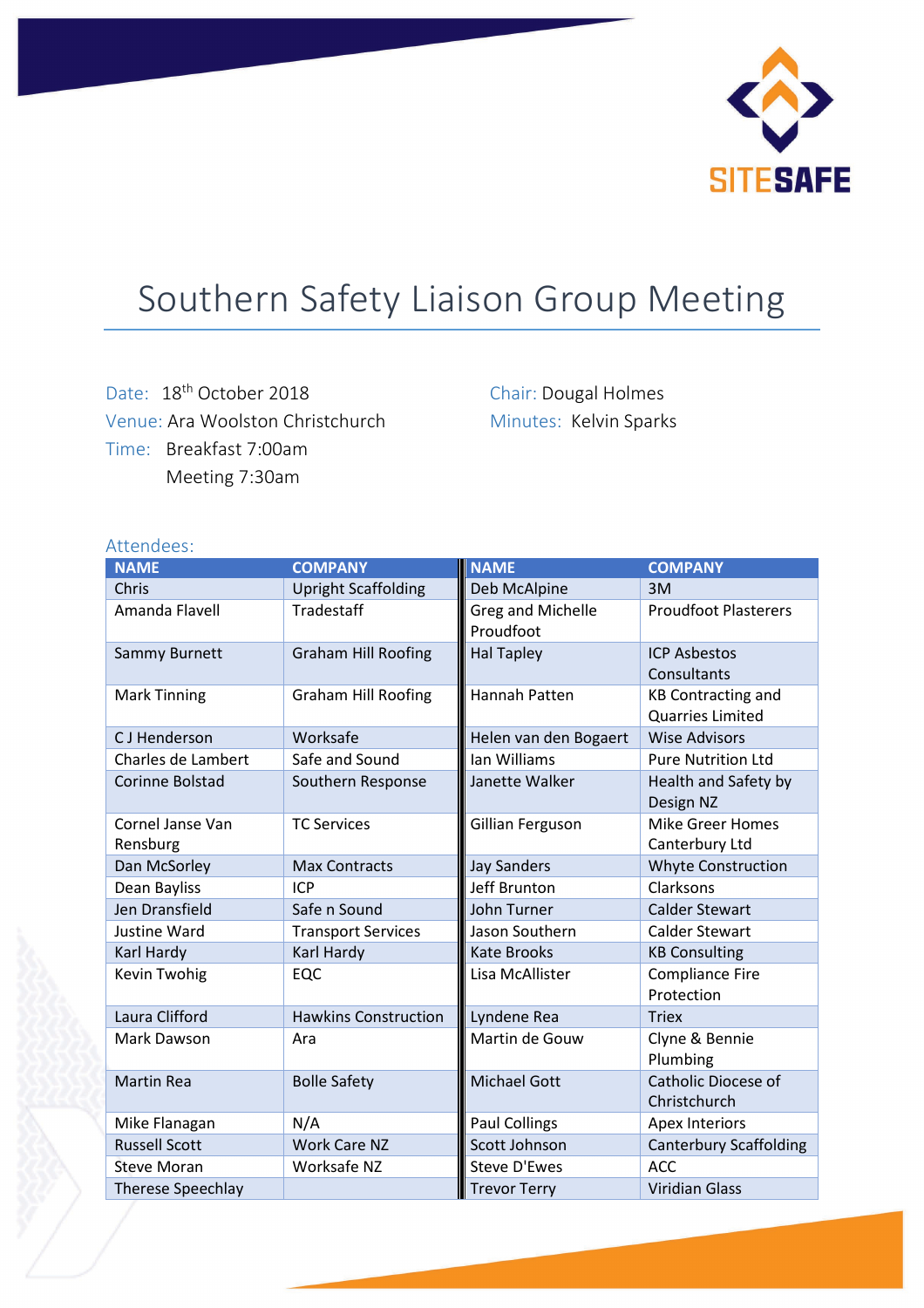| <b>Trudy Downs</b> | Methodist Church of<br>New Zealand              | Valerie Cassin | <b>TWS Group</b>              |
|--------------------|-------------------------------------------------|----------------|-------------------------------|
| <b>Sherry Peck</b> | <b>Canterbury Safety</b><br>Charter             | Chris Gillan   | <b>Canterbury Scaffolding</b> |
| Wendy McLean       | Clive Barrington<br><b>Construction Limited</b> |                |                               |

## Apologies:

| <b>NAME</b>            | <b>COMPANY</b>            | <b>NAME</b>            | <b>COMPANY</b>             |
|------------------------|---------------------------|------------------------|----------------------------|
|                        |                           | Sue Knudsen            | <b>TWS</b>                 |
| <b>Emlyn Moore</b>     | <b>FCC</b>                | Thomas McCabe          |                            |
| Paul Hendry            | <b>Work Safe</b>          | Orla Gallagher         | <b>NCTIR</b>               |
| <b>Trevor Elliot</b>   | <b>Elliot Scaffolding</b> | Jason Lamb             | Carters                    |
| <b>Trevor Hilston</b>  | Orion                     | Jeff Taylor-Hayhurst   | <b>Vertical Horizon</b>    |
| Mark Thompson          | <b>Legend Contracting</b> | David Kuru             | <b>Higgins</b>             |
| Roderick Jones         | <b>Aotea Security</b>     | Roger McLeod           | Hanhamphilp                |
| Dave Ewan              | <b>HRS</b>                | <b>Grant Winfield</b>  | Kone                       |
| <b>Trudy Hodge</b>     | Site Safe                 | Dave Walker            | Cunningham Lindsey         |
| Dean Wills             | Site Safe                 | <b>Nigel Cross</b>     | <b>CDHB</b>                |
| Dave McBeth            | Site Safe                 | Rod FitzGerald         | Stonewood                  |
| <b>Brett Murray</b>    | Site Safe                 | Graham Petersen        | AW Group                   |
| <b>Billie Watmuff</b>  | 2 Wild Berries            | Jane Fowles            | <b>Compliance Partners</b> |
| Karen Fitt             | Kraft Heinz               | <b>Bruce Graham</b>    | <b>Allied Concrete</b>     |
| Craig Jones            | Corbell                   | <b>Stacey Mendonca</b> | <b>Pacific Doors</b>       |
| <b>Grant McPherson</b> | Southern Demolition       | George Rankin          | <b>MCD Group</b>           |
| <b>Tony Parmenter</b>  | Consortium                | Ron Angel              | <b>ETU</b>                 |
| Alan Goy               | <b>Fulton Hogan</b>       | Gareth Shaw            | Safe n Sound               |
| <b>Hayley Edgerton</b> | <b>Odyssey House</b>      | <b>Oloff Visser</b>    | <b>HEGroup</b>             |
| John Kelly             | <b>HPAC Energy Centre</b> | Nathan Docherty        | ECan                       |
| <b>Alex Newfield</b>   | <b>Newfield Roofing</b>   |                        |                            |